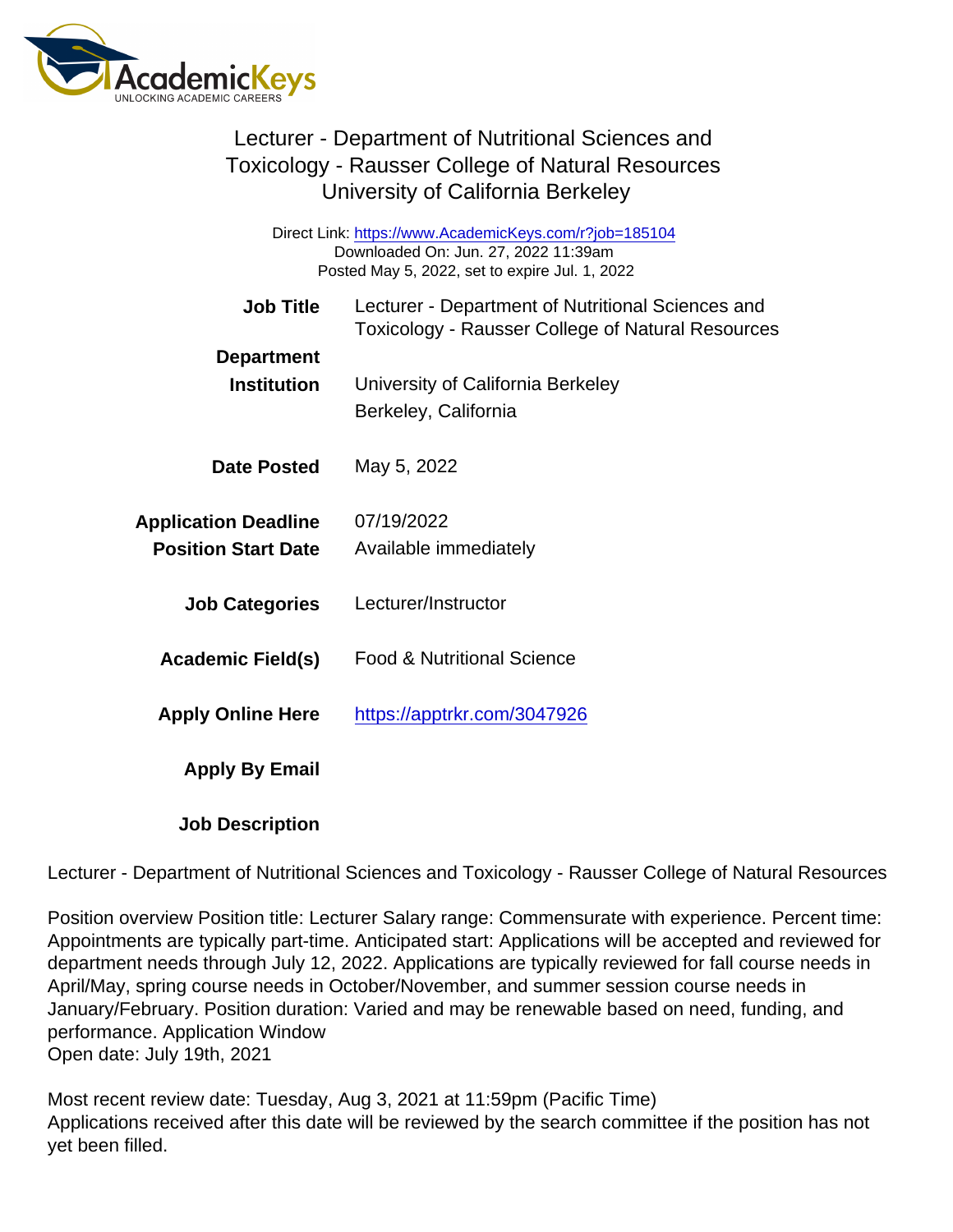Direct Link: <https://www.AcademicKeys.com/r?job=185104> Downloaded On: Jun. 27, 2022 11:39am Posted May 5, 2022, set to expire Jul. 1, 2022

Final date: Tuesday, Jul 19, 2022 at 11:59pm (Pacific Time) Applications will continue to be accepted until this date, but those received after the review date will only be considered if the position has not yet been filled.

#### Position description

The Department of Nutritional Sciences and Toxicology (NST) in the Rausser College of Natural Resources at the University of California, Berkeley invites applications for a pool of qualified temporary lecturers to teach courses in Nutritional Science and related topics, should an opening arise during the academic year and in the summer. The Department of Nutritional Sciences and Toxicology focuses on the metabolic biology of nutrients and toxicants in relation to human health and disease. Our research and curriculum span a breadth of topics, from delivery of nutrients to mammalian cells and their molecular functions, through the influence of genetics on diet-associated human disease, to programs and policies that address human and environmental health and safety.

The department also offers students a Didactic Training Program in Dietetics which combines a strong foundation in the biological and chemical sciences with specialized advanced coursework that focuses on nutrient/non-nutrient function and metabolism. The application of this field informs recommendations for dietary patterns to achieve optimum health and the treatment or prevention of disease conditions as well as food production and safety.

The department typically seeks two different types of lecturer positions when available; one is to teach the courses for the Didactic Training Program (NST Dietetic Lecturer) and the other one is to teach the non-dietetic courses in the department (NST Non-Dietetic Lecturer). Screening of applicants is ongoing and will continue as needed. The number of positions varies from semester to semester, depending upon the needs of the department. The department is interested in candidates who will contribute to the diversity and equal opportunity in higher education through their teaching.

### General Duties:

We are seeking outstanding lecturers who can teach/co-teach small, medium, or large lecture and/or laboratory courses. The primary responsibilities for NST Lecturer positions include:

\* Delivering lectures and holding office hours

\* Planning and preparing lessons; researching and developing new topics, teaching materials, and online resources

\* Supervising Graduate Students Instructors (GSIs), if applicable.

\* Mentoring students in the Didactic Program in Dietetics (DPD) and contributing to departmental and program activities, if teaching in dietetics

\* Coordinating lab preparations with the Teaching Lab Staff, if teaching a lab course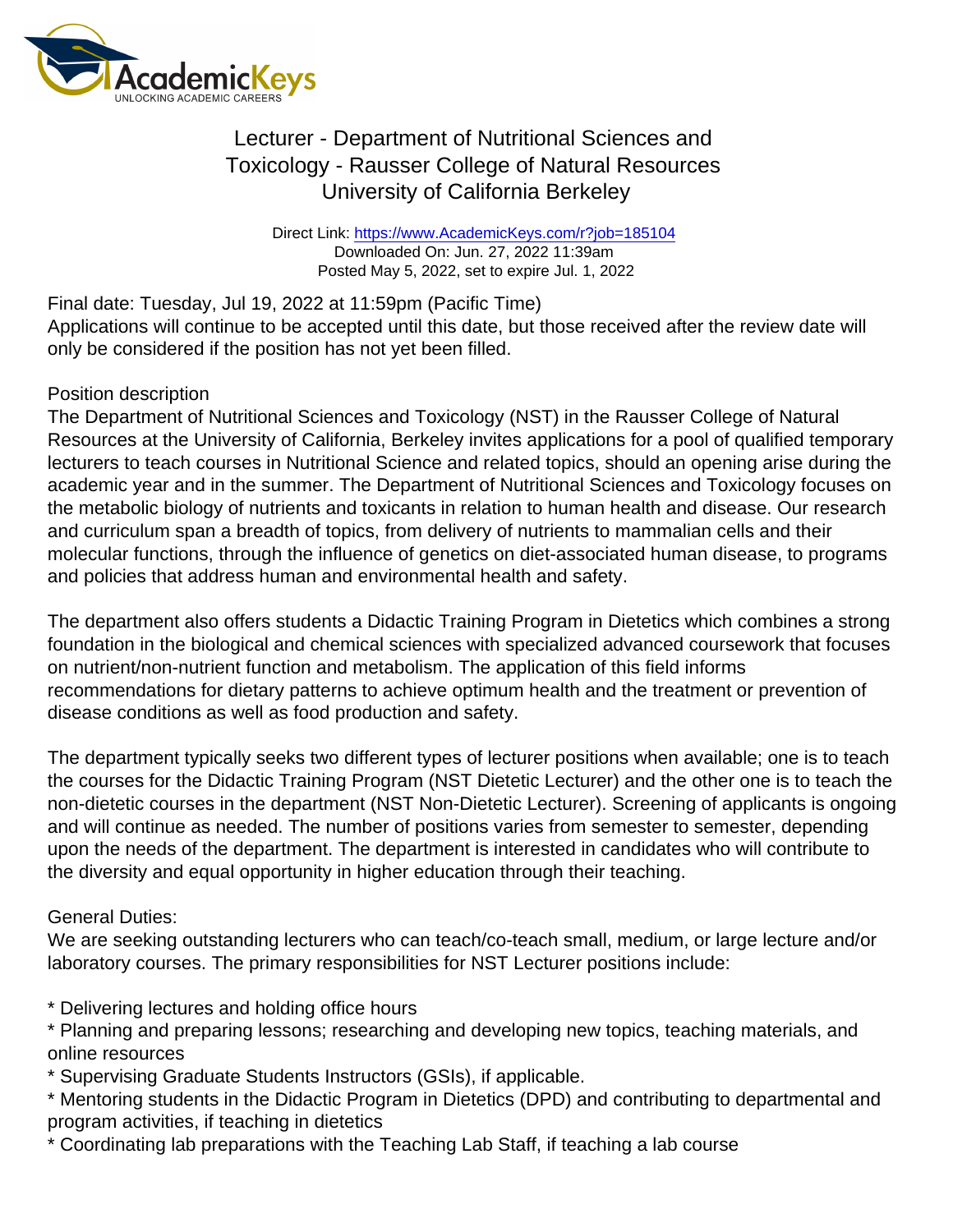Direct Link: <https://www.AcademicKeys.com/r?job=185104> Downloaded On: Jun. 27, 2022 11:39am Posted May 5, 2022, set to expire Jul. 1, 2022

\* Developing exams and projects and assigning grades

\* Maintaining accurate records and monitoring students' progress, as well as addressing any special student needs

\* Maintaining knowledge of, and implementing, college policies.

If applying for a dietetic lecturer position, please indicate so by selecting the "Dietetic Lecturer" specialization. If applying for a non-dietetic lecturer position, please indicate so by selecting the "Non-Dietetic Lecturer" specialization.

Please note: The use of a lecturer pool does not guarantee that an open position exists. See the review date specified in AP Recruit to learn whether the department is currently reviewing applications for a specific position. If there is no future review date specified, your application may not be considered at this time. Those interested in remaining in the pool after the final date will need to reapply.

UC Lecturers are academic appointees in an organized bargaining unit and are exclusively represented by the American Federation of Teachers - Unit 18.

Department:

[url=https://apptrkr.com/get\_redirect.php?id=3047926&targetURL=https://nst.berkeley.edu/]https://nst.berkeley.edu/ Qualifications Basic qualifications (required at time of application) The minimum qualification required to be an applicant is a completed Bachelor's Degree (or equivalent international degree) by the time of application. Additional qualifications (required at time of start)

For NST Non-Dietetic lecturers:

The completion of a Ph.D. degree (or equivalent international degree) or M.D. degree (or equivalent international degree) by the start date of the job. Preferred qualifications For NST Dietetic lecturers:

\* The completion of a Master's degree or equivalent advanced degree in dietetics, nutrition, food service, public health, or a related field at the time of application.

\* Five years or more of professional experience in dietetics practice.

- \* Registered Dietitians with demonstrated ability to teach professional courses in the DPD curriculum.
- \* Leadership experience and demonstrated commitment to the profession of dietetics.
- \* For Food Service Management instructors, the applicant should have the ServSafe Protection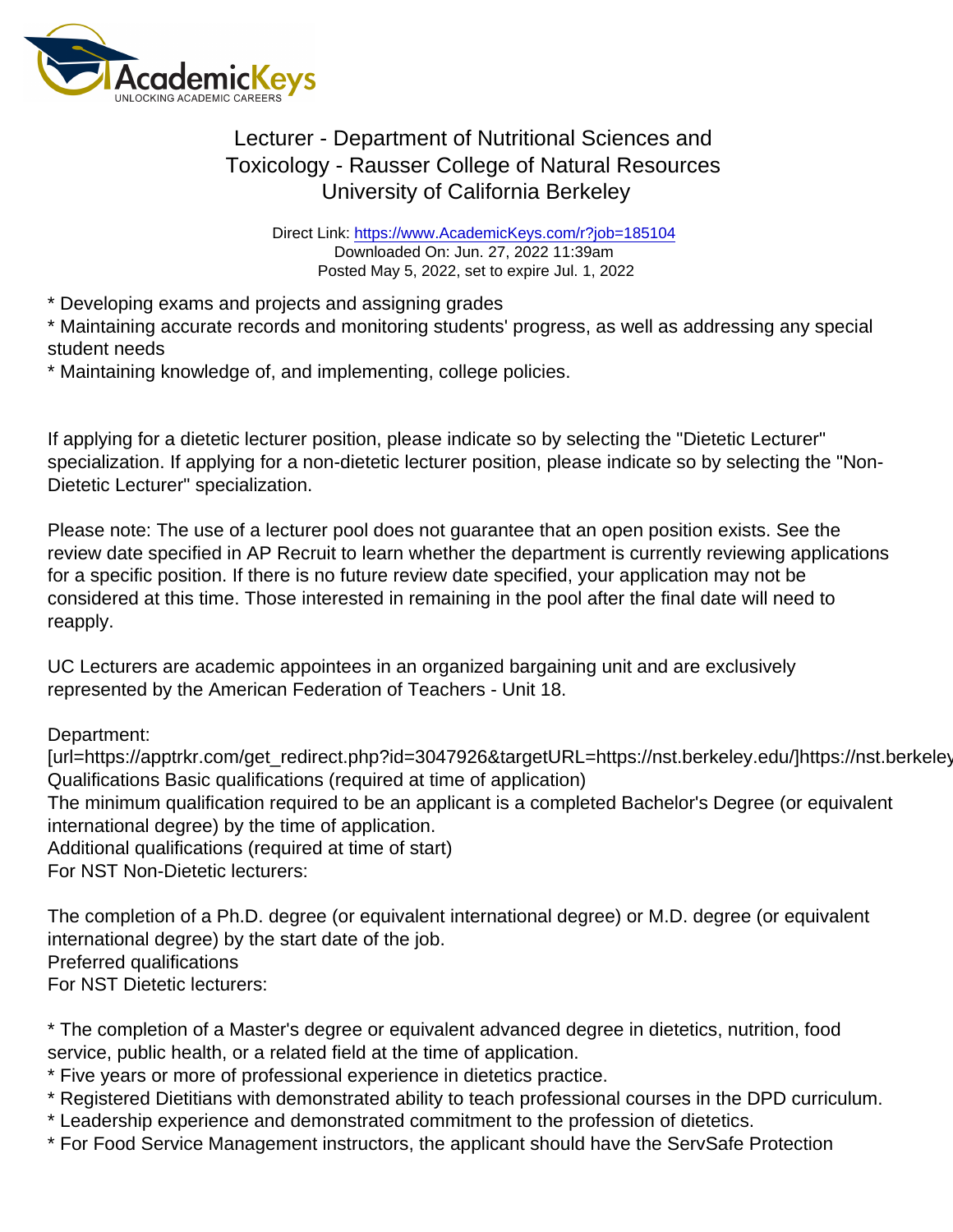Direct Link: <https://www.AcademicKeys.com/r?job=185104> Downloaded On: Jun. 27, 2022 11:39am Posted May 5, 2022, set to expire Jul. 1, 2022

Manager certification.

For NST Non-Dietetic lecturers:

- \* Experience in teaching biological lab techniques.
- \* Advanced degree in Bioscience

Application Requirements Document requirements

\*

Curriculum Vitae - Your most recently updated C.V.

\*

Cover Letter

\*

Statement of Teaching - Indicate teaching subject areas of interest and how your professional experiences have prepared you to instruct subject areas.

Reference requirements

\* 3 required (contact information only)

Applicants should include the names and contact information of three references. Letters of reference may be requested of finalists.

Apply link: [url=https://apptrkr.com/3047926]https://aprecruit.berkeley.edu/JPF03055 Help contact:

[url=https://apptrkr.com/get\_redirect.php?id=3047926&targetURL=mailto:allison.covington@berkeley.edu" rel="nofollow]allison.covington@berkeley.edu Campus Information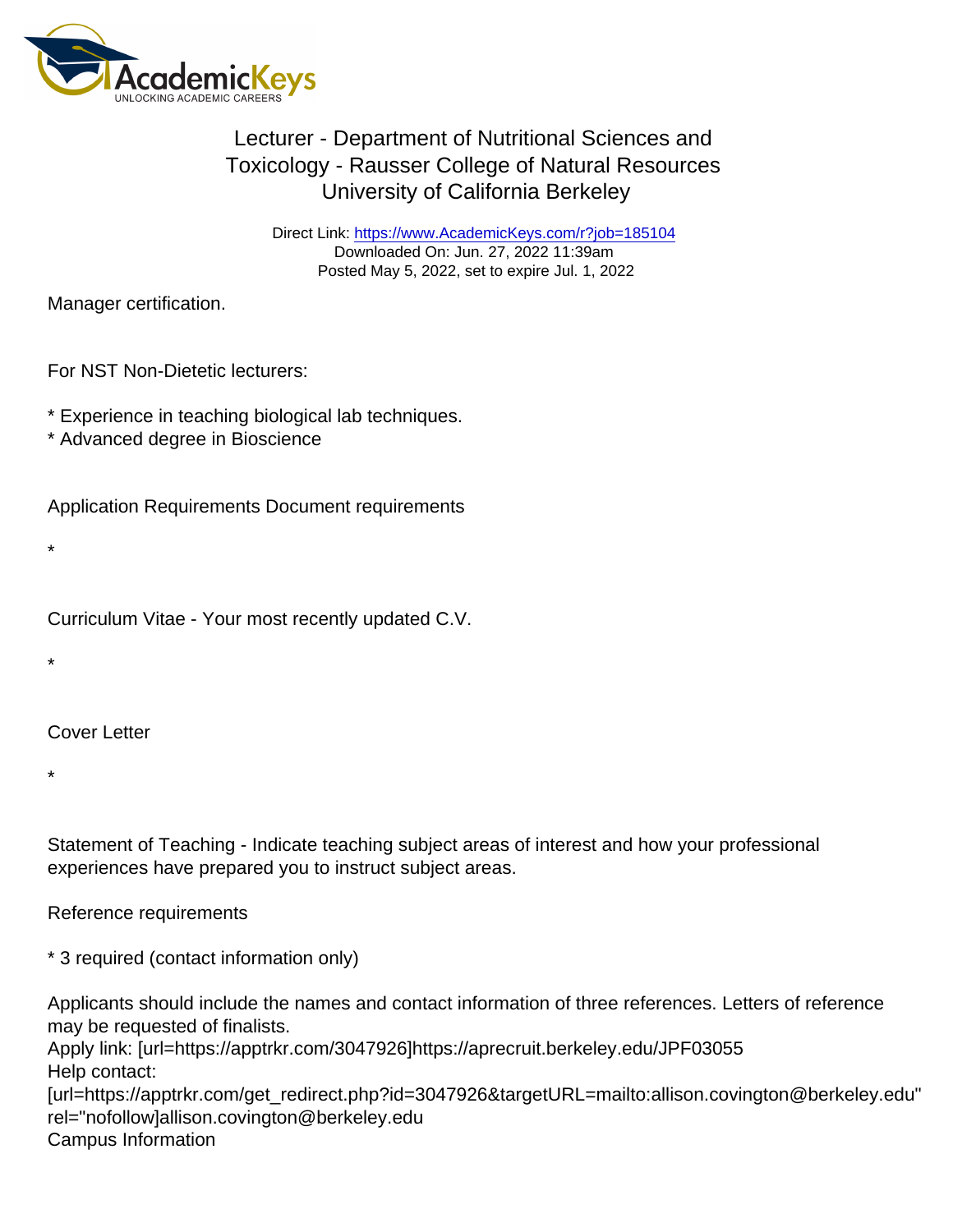Direct Link: <https://www.AcademicKeys.com/r?job=185104> Downloaded On: Jun. 27, 2022 11:39am Posted May 5, 2022, set to expire Jul. 1, 2022

Diversity, equity, inclusion, and belonging are core values at UC Berkeley. Our excellence can only be fully realized by faculty, students, and academic and non-academic staff who share our commitment to these values. Successful candidates for our academic positions will demonstrate evidence of a commitment to advancing equity, inclusion, and belonging.

The University of California, Berkeley is an Equal Opportunity/Affirmative Action Employer. All qualified applicants will receive consideration for employment without regard to race, color, religion, sex, sexual orientation, gender identity, national origin, disability, age, or protected veteran status. For the complete University of California nondiscrimination and affirmative action policy see: [url=https://apptrkr.com/get\_redirect.php?id=3047926&targetURL=http://policy.ucop.edu/doc/4000376/Nondiser rel="nofollow]http://policy.ucop.edu/doc/4000376/NondiscrimAffirmAct

In searches when letters of reference are required all letters will be treated as confidential per University of California policy and California state law. Please refer potential referees, including when letters are provided via a third party (i.e., dossier service or career center), to the UC Berkeley statement of confidentiality

([url=https://apptrkr.com/get\_redirect.php?id=3047926&targetURL=http://apo.berkeley.edu/ucbconfidentiality-policy" rel="nofollow]http://apo.berkeley.edu/ucb-confidentiality-policy) prior to submitting their letter.

As a condition of employment, you will be required to comply with the University of California SARS-CoV-2 (COVID-19) Vaccination Program Policy. All Covered Individuals under the policy must provide proof of Full Vaccination or, if applicable, submit a request for Exception (based on Medical Exemption, Disability, and/or Religious Objection) or Deferral (based on pregnancy) no later than the applicable deadline. Please refer to Appendix F, Section II.C. of the policy for the deadlines applicable to new University of California employees. (Capitalized terms in this paragraph are defined in the policy.) Federal, state, or local public health directives may impose additional requirements.

Positions that are represented by a collective bargaining unit or agent have particular contracts. For more information, please refer to the relevant contract:

[url=https://apptrkr.com/get\_redirect.php?id=3047926&targetURL=https://ucnet.universityofcalifornia.edu/labor units/ix/index.html" rel="nofollow]Lecturer contract,

[url=https://apptrkr.com/get\_redirect.php?id=3047926&targetURL=https://ucnet.universityofcalifornia.edu/labor units/px/index.html" rel="nofollow]Postdoctoral contract,

[url=https://apptrkr.com/get\_redirect.php?id=3047926&targetURL=https://ucnet.universityofcalifornia.edu/labor units/ra/index.html" rel="nofollow]Research Series contract, and

[url=https://apptrkr.com/get\_redirect.php?id=3047926&targetURL=https://ucnet.universityofcalifornia.edu/labor units/lx/index.html" rel="nofollow]Librarian contract. Questions about represented positions can be